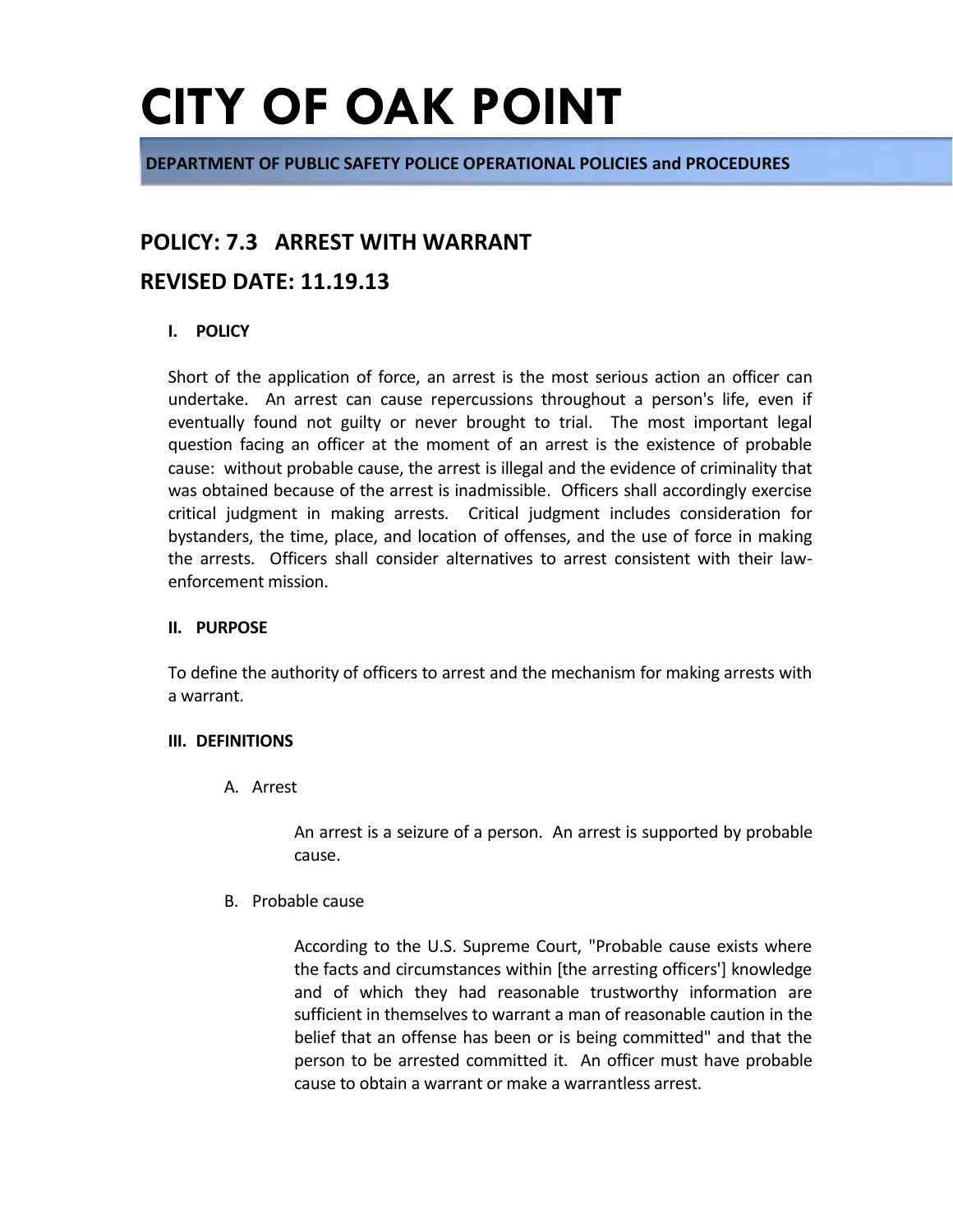#### **DEPARTMENT OF PUBLIC SAFETY POLICE OPERATIONAL POLICIES and PROCEDURES**

#### **IV. DISCRETION**

- A. Officers shall demonstrate discretionary judgment. Discretion shall be applied reasonably and shall be guided by the oath of office, the limits of authority as established by law, the decisions and interpretations of the courts, the policies of our department, and the oral instruction provided by field supervisors.
- B. Officers shall not make arrests or take any enforcement action based in whole or in part by a person's sex, race, creed, color, age, general or assumed attitude, ethnic or natural origin, economic status, disabilities, or sexual orientation.

#### **V. ARRESTS WITH A WARRANT**

- A. General Procedures for obtaining an Arrest Warrant and Arresting with a Warrant.
	- 1. Obtaining an Arrest warrant will be made pursuant to Chapter 15 of the Texas Code of Criminal Procedure (TCCP). All officers should become familiar with the specific language/laws concerning obtaining arrest warrants found in Chapter 15 of the TCCP. The following are shortened versions of Articles 15.01, 02, 03, and 05. If departmental approval is received, an officer may obtain an arrest warrant by following these requisites:
		- a. (15.01) An arrest warrant is a written order from a magistrate, directed to peace officer commanding the officer to arrest a person accused if an offence, to be dealt with according to law.
		- b. (15.02) A warrant must be issued by a magistrate, in the name of the State of Texas and must specify the name of the person to be arrested or a reasonable, definite description of the person. The warrant must state the person is accused of a crime and name the crime; and must be signed by a magistrate and identify the magistrate's office.
		- c. (15.03) A magistrate in the State of Texas may issue an arrest warrant when a person (the officer) makes an oath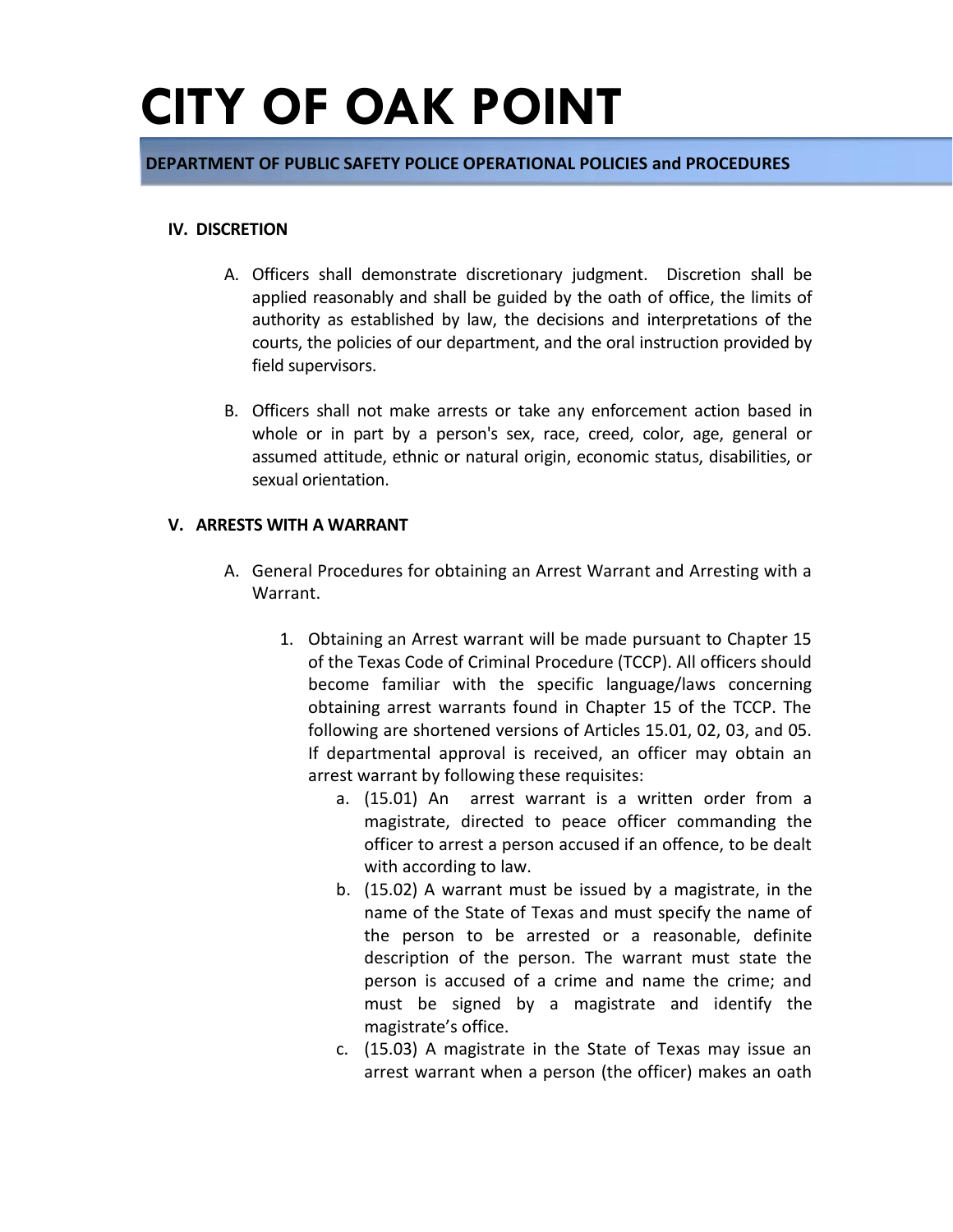#### **DEPARTMENT OF PUBLIC SAFETY POLICE OPERATIONAL POLICIES and PROCEDURES**

(affidavit or complaint) that another has committed an offense against the laws of the State of Texas.

- d. (15.05) An officers complaint or affidavit must state the name of the accused or some reasonable definite description of the individual. It must show that the person has committed a crime, either directly, or that there is good reason to believe that the person has committed a crime. The complaint/affidavit must state the time and place of the offense, as definitely as can be done by the affiant, and it must be signed by the affiant.
- 2. Unless assigned as an investigator or detective, officers will obtain supervisory approval before applying for an Arrest Warrant for any individual.
- 3. All members of the department will utilize approved Affidavit and Arrest Warrant forms provided by the department. Upon completion of the affidavit and warrant, all officers shall have the documents reviewed and approved by a supervisor prior to requesting judicial approval.
- 4. Warrants will only be carried to the judge of the Municipal Court or to a County or District Court judge for judicial review. If a warrant approval is refused by any judge, the affidavit and warrant shall not be taken to any other judge without substantial additional information proving probable cause being added to the affidavit. Subsequent reviews will be done by the same magistrate unless unavailable.
- 5. Except as authorized by the Texas Code of Criminal Procedure, Chapter 14, or Section 18.16, an officer shall not arrest anyone without an arrest warrant.
- 6. An officer shall not alter any information on an arrest warrant in any manner after a magistrate has issued it.
- 7. An officer shall presume that any arrest warrant, which appears in proper form, is valid. To be in proper form and valid on its face, an arrest warrant shall: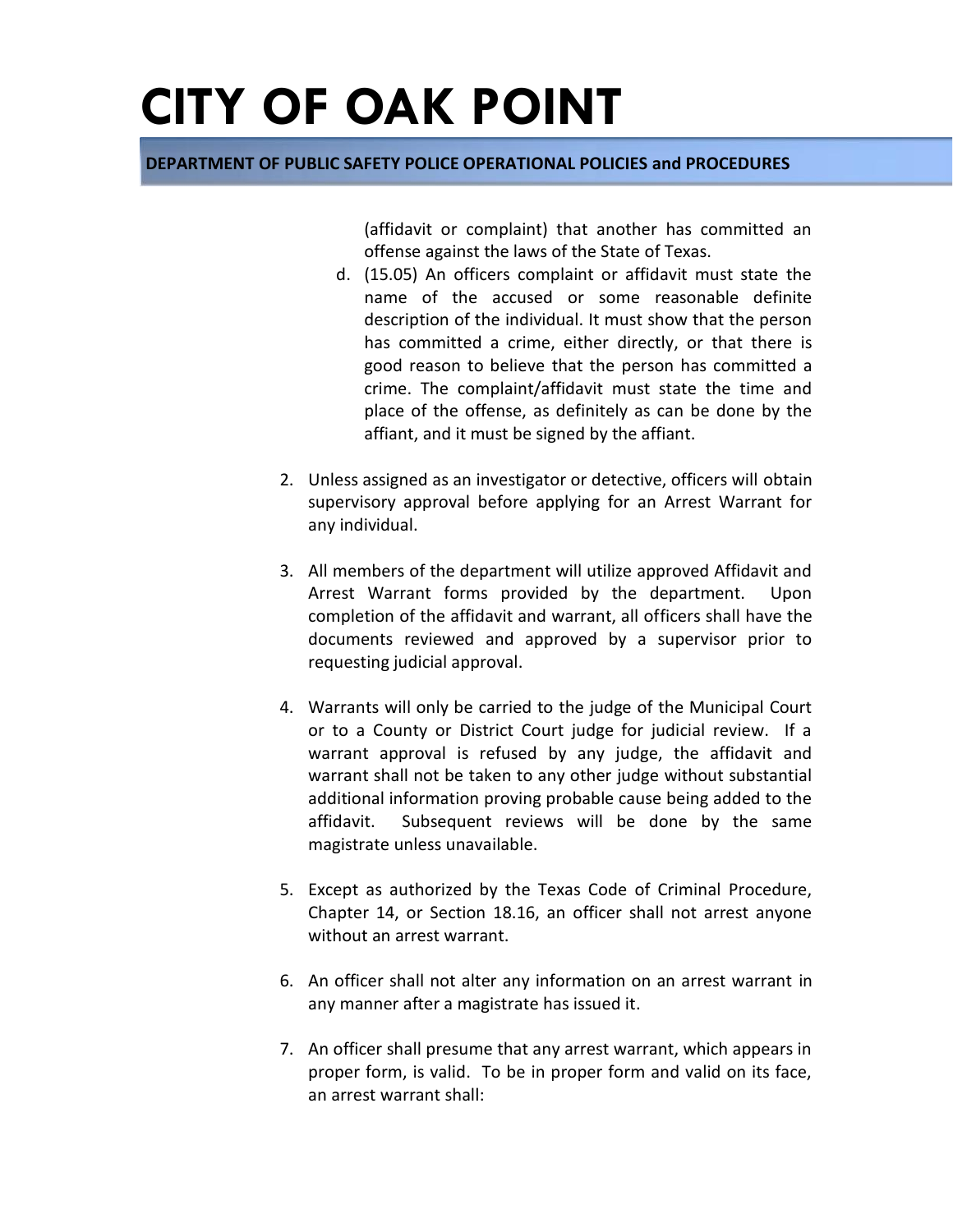- a. Issue in the name of "The State of Texas",
- b. Specify the name of the person whose arrest is ordered, or provide a reasonable description if the name is not known, State that the person is accused of a named offense, and
- c. Be signed by a magistrate whose office must be named.
- 8. An officer shall execute a valid arrest warrant as provided by law and departmental policies. If the arrest warrant lacks proper form, the officer shall not execute the warrant, but shall return the warrant to the magistrate who issued it.
- 9. If an officer has any question about the details or validity of an arrest warrant, he shall attempt to verify the information before making an arrest under authority of that warrant. Whenever practical, an officer shall automatically verify the currency of any arrest warrant issued thirty days or more before the date of execution.
- 10. Any decision to send Regional or Statewide messages concerning a warrant will be made by a supervisor or the investigator assigned to the case. An officer need not have actual physical possession of an arrest warrant in order to execute it. However, before executing a warrant not in his possession, the officer shall personally determine the location of the warrant and shall ensure that the arrestee sees a copy of the warrant as soon as possible after his arrest.
- 11. In executing an arrest warrant, whether or not he has the warrant in his possession, an officer shall announce to the person being arrested that the arrest is made pursuant to an arrest warrant. If the officer has the warrant in his possession, he shall show it to the arrestee. If the officer does not possess the warrant, he shall advise the arrestee of the charge, bond and originating agency who issued the warrant.
- 12. Officers may enter a third party's residence:
	- a. with consent to search from the resident or person having control of the property, or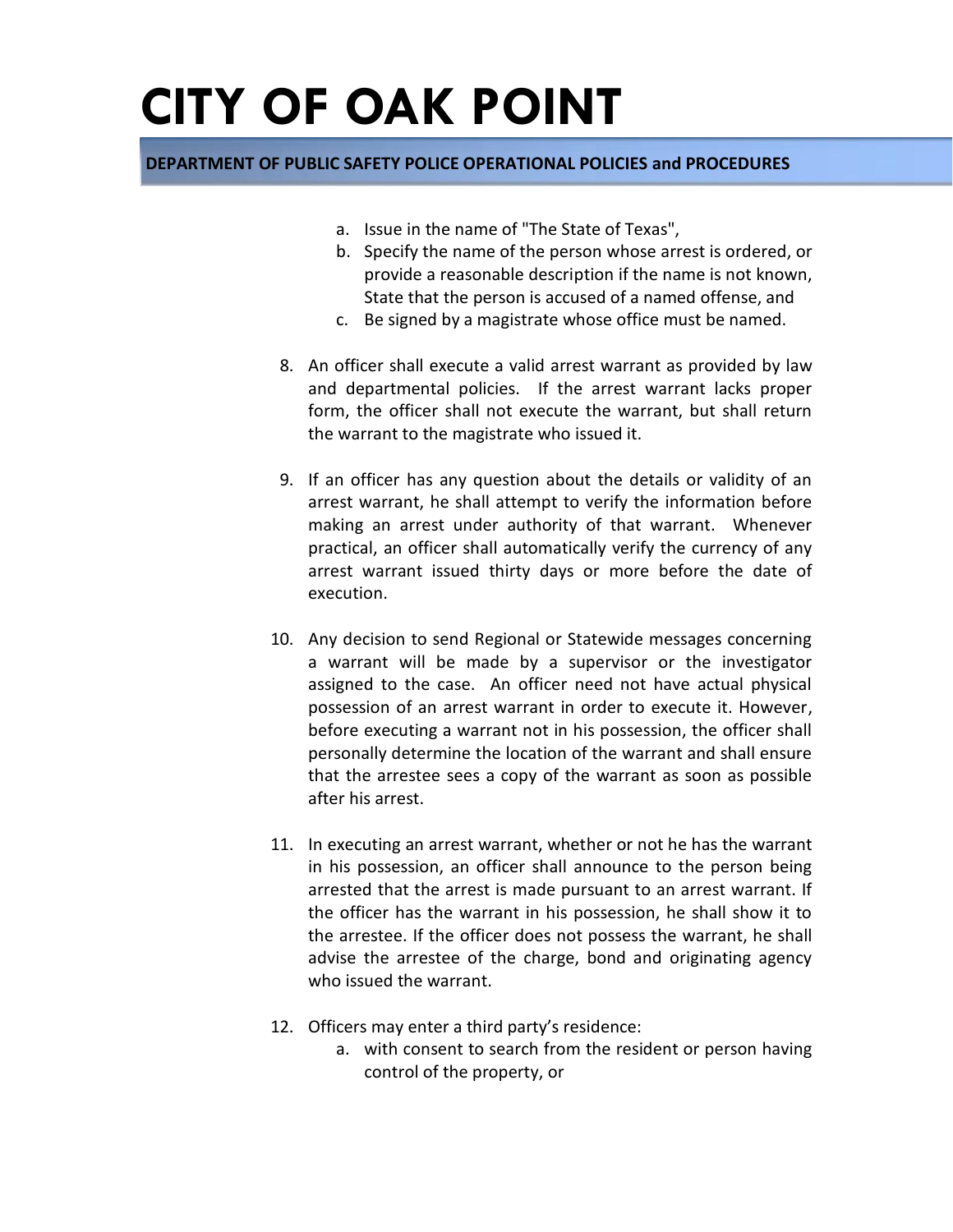- b. With a search warrant for that residence in order to enter and make the arrest, or
- c. While in fresh pursuit of the wanted person.
- B. Warrants from other Jurisdictions
	- 1. If an officer has knowledge that another Texas law enforcement agency holds a confirmed and valid arrest warrant for a particular person, the officer may arrest that person. If an officer makes an arrest on a warrant from another Texas law enforcement agency, the officer shall:
		- a. Arrest the defendant, transferring the person to the custody of the Denton County Sheriff's Department as soon as possible.
		- b. No Officer shall make an arrest without a confirmation from dispatch that the warrant is valid.
		- c. An officer shall also execute an arrest warrant telegraphed under the authority of a Texas magistrate.
		- d. No Officer shall arrest on any class "c" warrant without prior approval from a supervisor and the Denton County Jail.
- C. Warrants from Other States
	- 1. Whenever any officer has probable cause to believe that a person stands charged of a felony in another state, the officer shall:
		- a. Arrest the person only after the warrant has been confirmed using accepted methods of warrant confirmation. This arrest is made under the authority granted to Peace Officers in the Texas Code of Criminal Procedure, Chapter 51, Fugitives from Justice.
		- b. Book the arrested person directly into the custody of the County Sheriff's Department.
		- c. The existence of a warrant from another state does not provide officers the authority to enter a third person's residence to make the arrest. Officers may only enter a third person's residence in the following circumstances: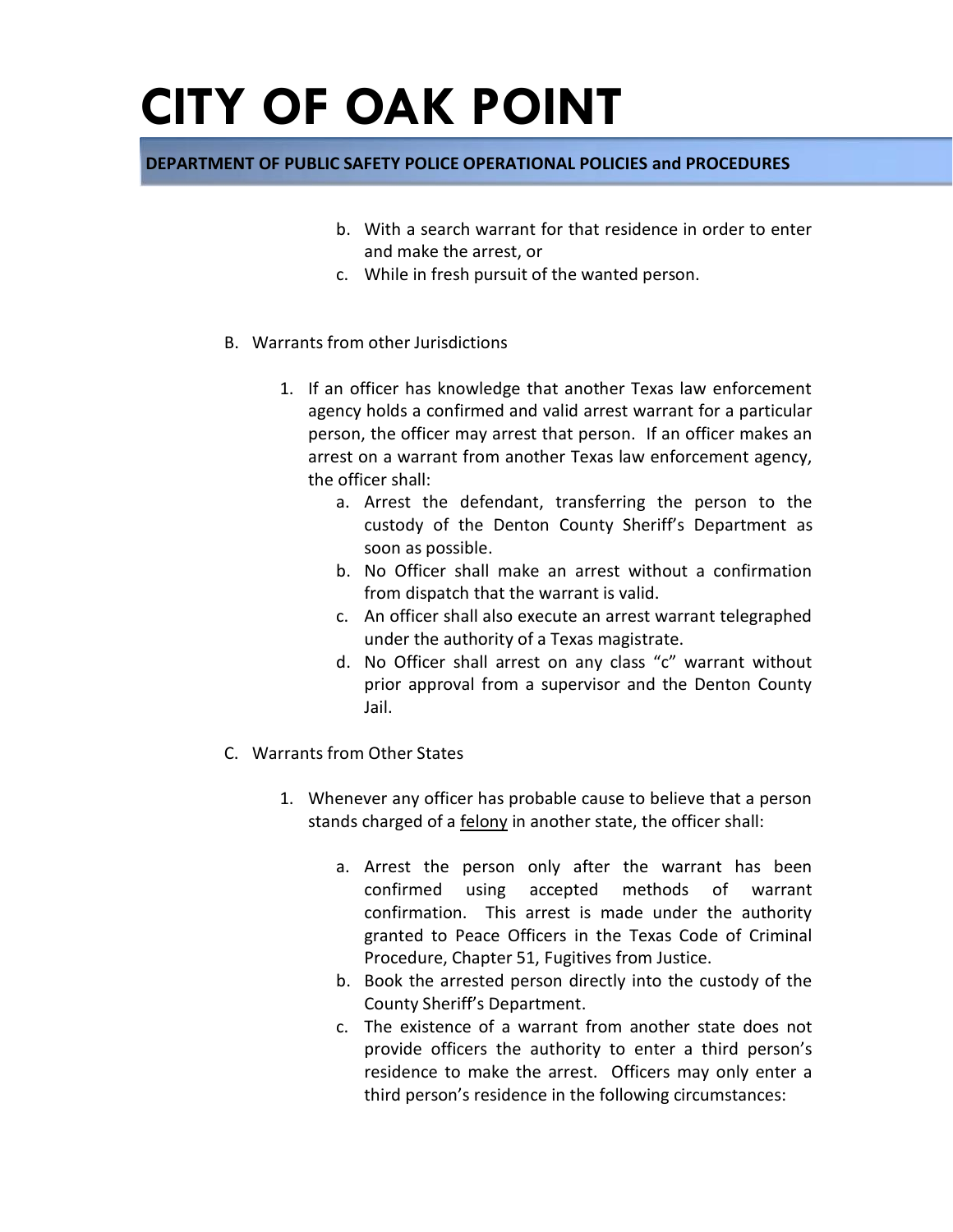- i. with consent to search from the resident or person having control of the property, or
- ii. With a search warrant for that residence in order to enter and make the arrest, or
- iii. While in fresh pursuit of the wanted person.
- D. Chance Encounters
	- 1. Whenever an officer lawfully stops or otherwise detains and identifies a person, he may concurrently initiate a records check to determine whether any arrest warrant is outstanding against that person.
	- 2. To conduct a records check, an officer may detain a person who he has lawfully stopped for a reasonable period of time. For a routine records check by radio, telephone, teletype, or computer terminal, the detention should not exceed a reasonable amount of time. However, detention may be extended, but no longer than necessary, if the officer has a reasonable suspicion that a warrant is outstanding.
	- 3. The person may be required to wait in the officer's vehicle, in his own vehicle, or in some other convenient place.
	- 4. The person may be frisked if the officer can articulate a reasonable fear for his or her safety.
- E. Planned Executions of Arrest Warrants
	- 1. Prior to the planned execution of an arrest warrant, the officer in charge shall notify his supervisor.
	- 2. The time of day for executing the arrest warrant shall be based on the following rules:
		- a. Execute during daylight, unless circumstances make this dangerous or impractical.
		- b. Execute when the person named in the warrant is most likely to be present.
		- c. Execute when resistance is least expected and best controlled.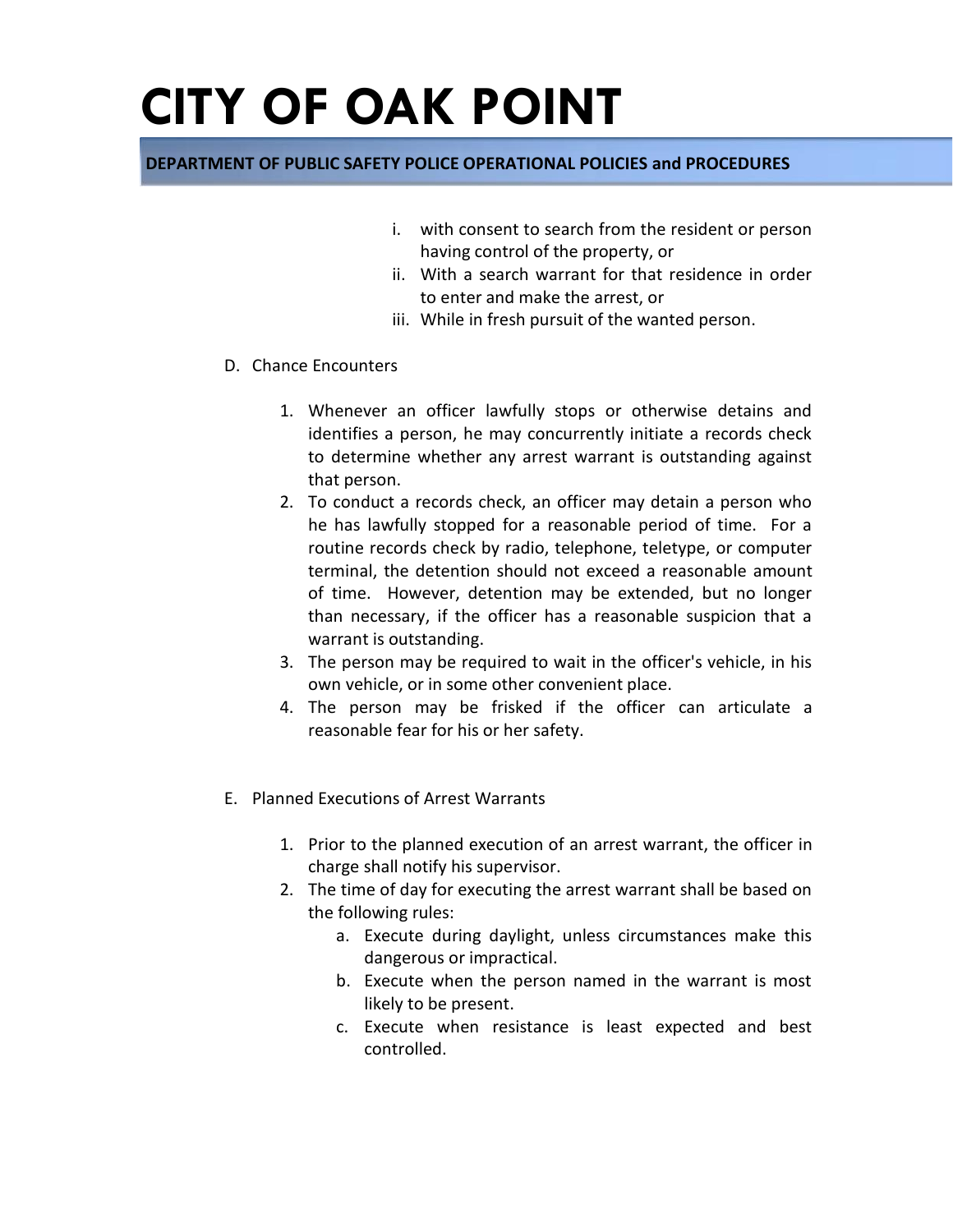- d. Minimize the danger or inconvenience to other persons who may be on the premises, unless other circumstances make this impractical.
- e. Whenever possible, arrests shall be made in a location where the arrest will not pose a threat to the safety of the public (e.g., crowded places where bystanders may be injured should the arrestee offer resistance, particularly resistance involving the use of firearms).
- 3. An officer may serve the warrant at any place, public or private, where the individual named is reasonably believed to be located (subject to third party private location rule.)
- 4. Officers need not execute the warrant at the first possible opportunity to do so, but may choose the time and place in accordance with these rules. However, an officer shall not select the time and place of arrest solely to embarrass, oppress, or inconvenience the arrestee.
- 5. An officer shall not use force to enter private premises to execute a misdemeanor arrest warrant.
- 6. In general, when seeking to enter a private premise, an officer shall ring the doorbell or knock on the door, announce his intentions and purpose, and demand admittance. He may then wait, for a reasonable time under the circumstances, to be admitted.
- 7. Officers may only enter a third person's residence in the following circumstances:
	- a. with consent to search from the resident or person having control of the property, or
	- b. With a search warrant for that residence in order to enter and make the arrest, or
	- c. While in fresh pursuit of the wanted person.
- 8. If the execution of an arrest warrant may involve significant risk to officers, a statement of the circumstances of this risk should be included in the affidavit and the magistrate requested to include a "No Knock" authorization to the warrant. If a "No Knock" provision has not been authorized by the magistrate, and articulable circumstances occur at the time of execution of the warrant (such as efforts to destroy evidence, evade arrest, or endanger officers) an immediate entry may be made without the required notice and waiting period.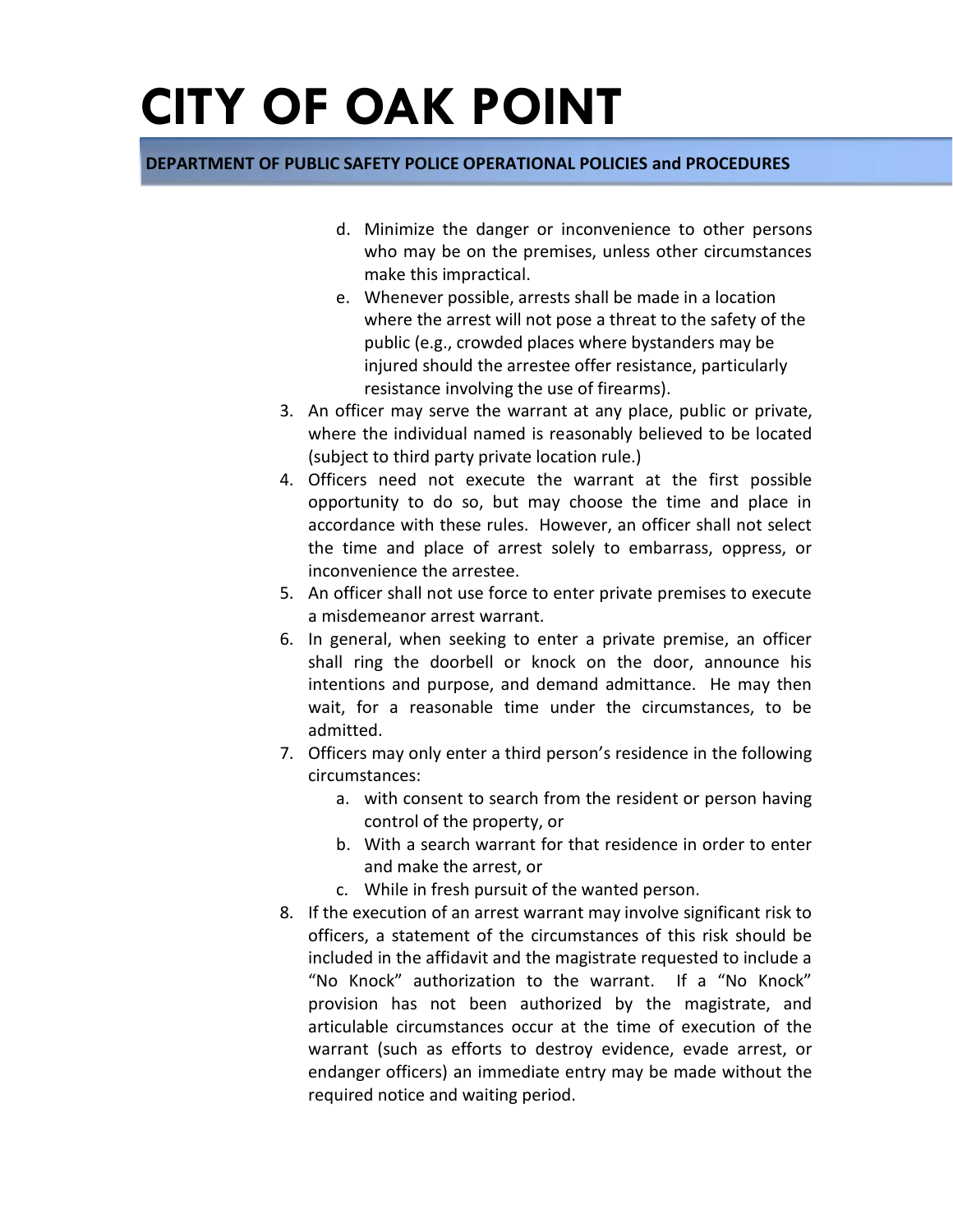- 9. If an officer must make a forcible entry, the officer shall enter the premises by the least forceful means possible under the circumstances. Although entry may necessarily include breaking a door or window, an officer must strive to inflict as little damage as possible to the premises.
- 10. Whenever an officer must forcibly enter private premises to execute a felony arrest warrant, the officer in charge of the operation shall have enough officers present, and take other appropriate measures to protect the safety and security of all persons present. To identify the group as officers, at least one fully uniformed officer should lead the entry into the premises.
- 11. After forcibly entering private premises to execute a felony arrest warrant, officers shall immediately secure the premises by locating, and controlling the movement of all persons who reasonably appear to present a threat to the safety of the officers. Officers shall also control any object that may be used as a weapon. An officer may frisk any person who the officer reasonably suspects may have a weapon concealed upon his person.
- 12. An officer shall leave the premises at least as secure as when he entered by leaving it in the hands of a responsible person or by locking all doors and windows. If the premises is left unsecured, a guard will be left until it can be turned over to a responsible party or otherwise secured from illegal entry.
- F. Execution of Local Warrants by Other Jurisdictions
	- 1. Whenever another law enforcement agency within Texas holds a prisoner on a warrant from this department, this department shall either pick up the prisoner within twenty-four (24) hours or notify the holding agency to release him.
	- 2. Whenever an out-of-state department notifies this department that the out-of-state department has executed a felony arrest warrant held by this department, and is holding the person arrested, this department shall immediately pursue extradition proceedings.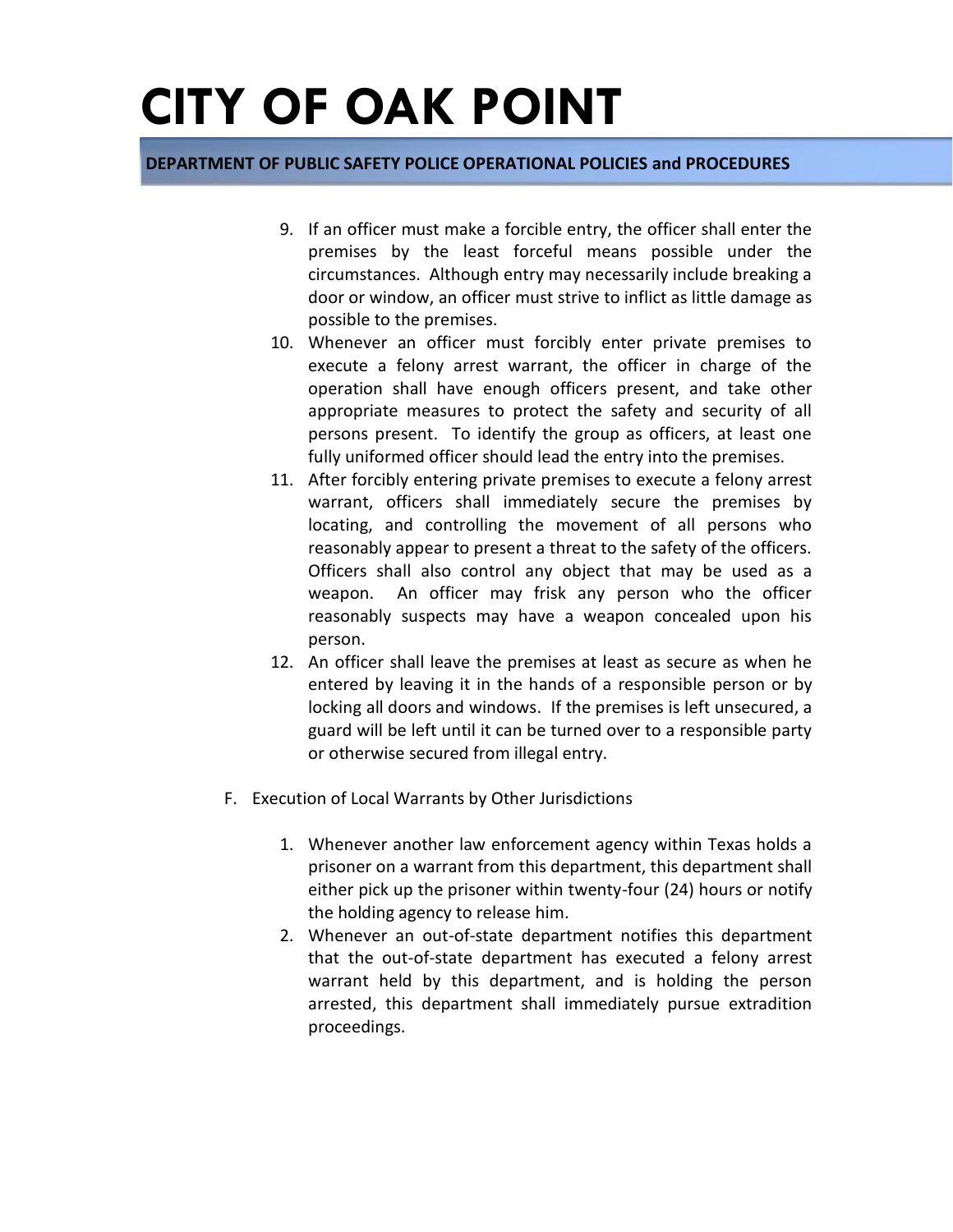### **DEPARTMENT OF PUBLIC SAFETY POLICE OPERATIONAL POLICIES and PROCEDURES**

#### **VI. LOCAL AGENCY WARRANTS/ARREST**

- 1. Officers will no longer confirm class "C" warrants issued from any outside agency unless required by law to do so or the officer has received approval to arrest from a supervisor.
- 2. If a situation arises which an officer feels it is in the best interest of the community to confirm a class "C" misdemeanor warrant he must contact a supervisor before doing so. He will also document the circumstances (whether permission is given or denied) after the event on the officers DAR.
- 3. This agency also will not hold any accused person for any outside agency to arrive to collect them for a warrant below the grade of felony. If an officer is requested to do this they are to respond it is prohibited by policy. If an outside agency arrives while on a traffic stop you are to ask the officer to remain behind your unit while you finish your stop. Finish your business before the outside agency makes contact and under no circumstances are you to become involved in the business of the outside agency. Officers are permitted to remain on scene and provide back-up only if requested. Backup is not to be offered. If this policy is deviated in any way officers are to notify the director by email with the circumstances of the incident and reasons why, then file a complete report on the incident.

#### **VII. RELEASE FROM ARREST**

- A. Officers may encounter a circumstance where probable cause develops to arrest a person for an offense, only to find out shortly thereafter that the person under arrest did not commit a crime, or that the event was not a crime. It is imperative, then, that the officer end the arrest process and release the person as soon as possible.
- B. Procedure
	- 1. If the arresting officer determines that probable cause no longer exists to arrest a suspect, and the officer is satisfied that the person under arrest either did not commit the crime or that the crime did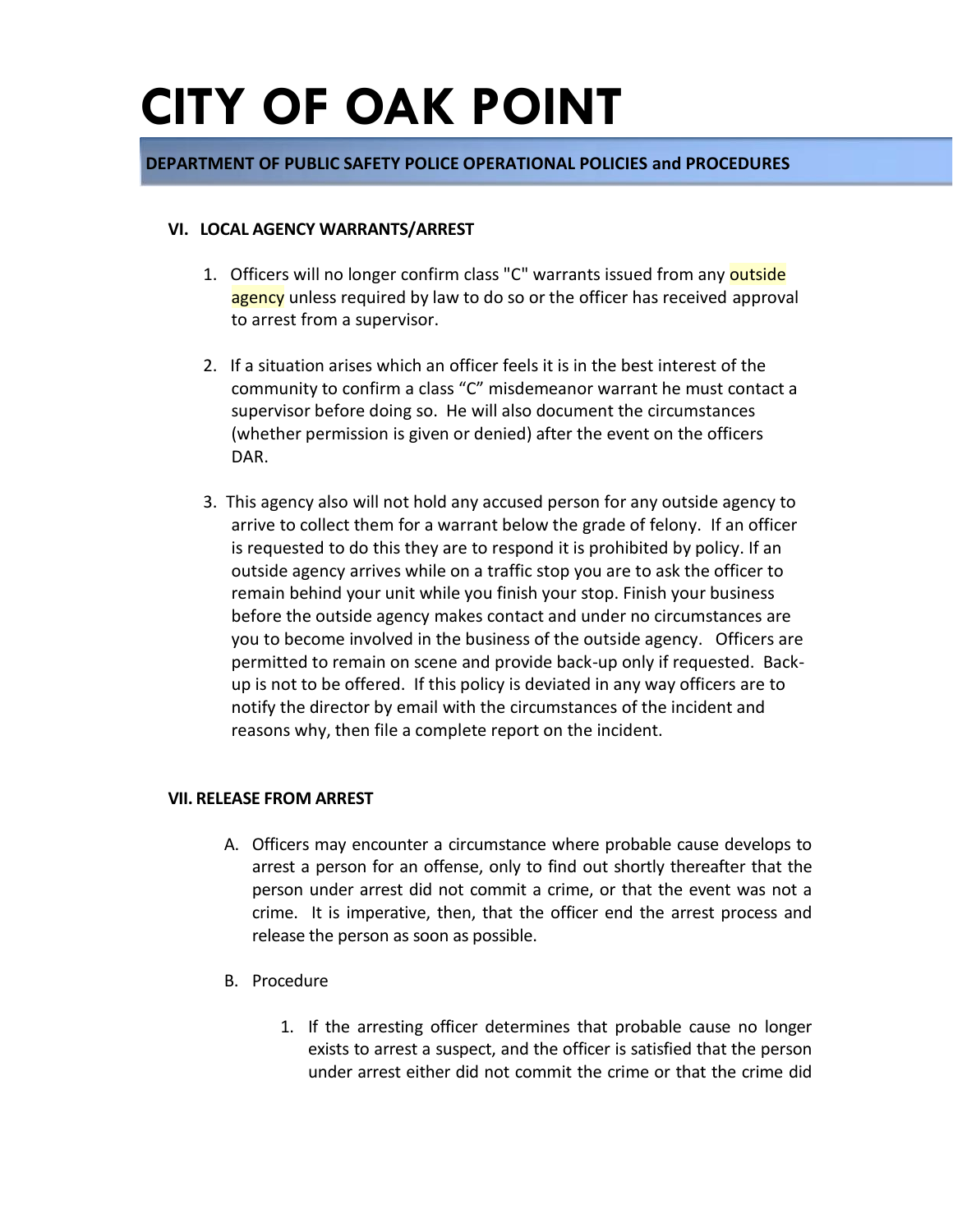### **DEPARTMENT OF PUBLIC SAFETY POLICE OPERATIONAL POLICIES and PROCEDURES**

not occur, or a warrant is proven to be invalid then the officer shall release the suspect.

- 2. When an officer releases a subject from arrest, he or she shall return the person to the place of the arrest, if the location is safe. The officer shall not release the person along the roadside. If a vehicle has been towed, the vehicle shall be returned to the operator/registered owner unless it is required as evidence, or some other legal authority assumes custody of the vehicle.
- 3. Upon releasing a person in this manner, the officer shall immediately contact the Director and advise him or her of the incident.
- 4. The officer shall document in an incident report:
	- a. The date and time of arrest.
	- b. The person arrested (name, address, date of birth, race).
	- c. The location of arrest.
	- d. Probable cause for the arrest and the specific charge(s).
	- e. Warrant Number, issuing agency, confirmation, dispatcher giving confirmation (If arrest is due to warrant)
	- f. The location and time of release from arrest and whether the person was transported.
	- g. The reasons or discovery of information which led the officer to release from arrest.
	- h. Any witnesses to the alleged crime, or to the fact the person arrested was allegedly involved.
	- i. Whether force was used in making the arrest, and if so, the nature of any forced used and the consequences (including medical aid).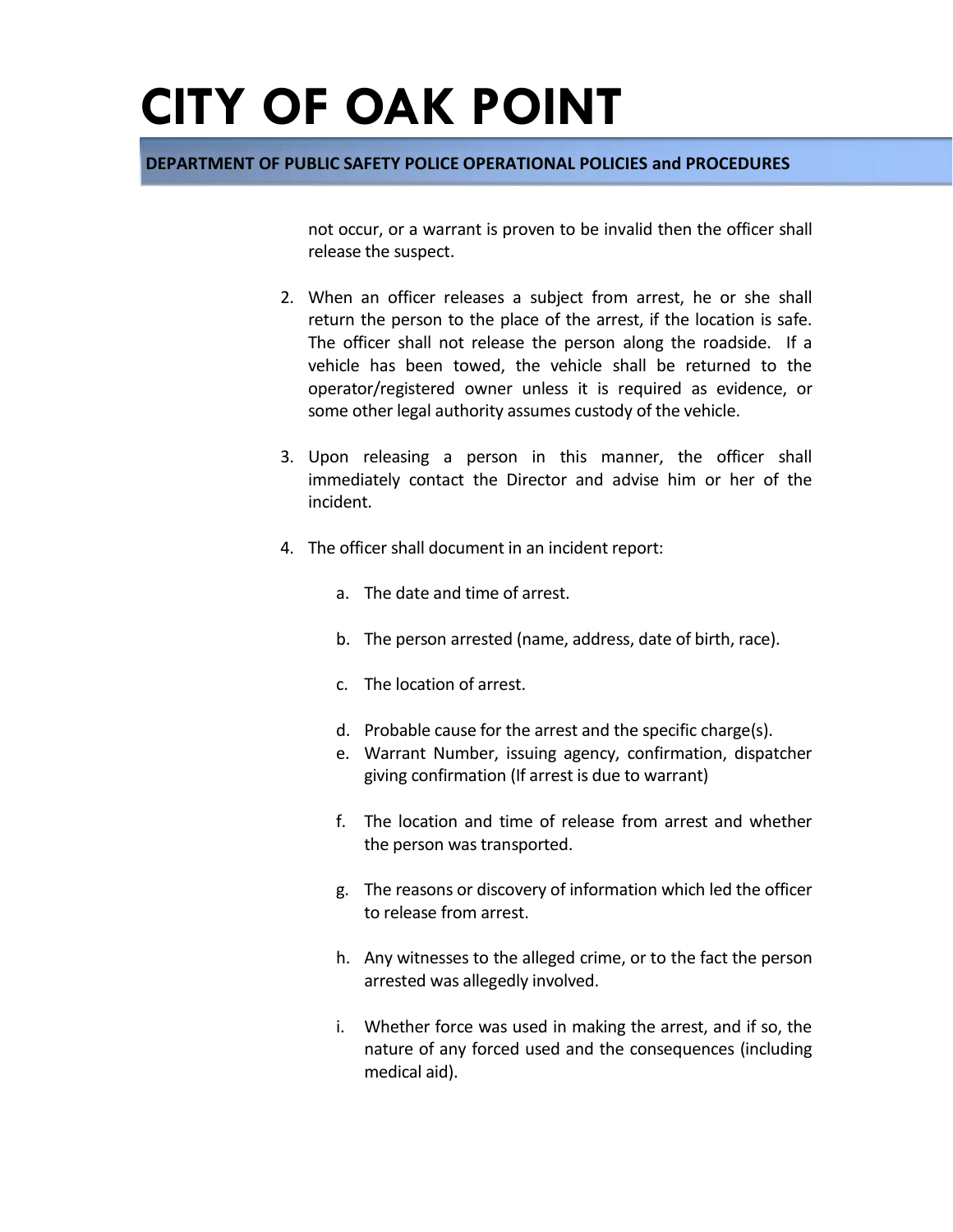### **DEPARTMENT OF PUBLIC SAFETY POLICE OPERATIONAL POLICIES and PROCEDURES**

#### **VIII. IMMUNITY FROM ARREST**

- A. Legislative immunity
	- 1. Members of the United States Congress are exempt from arrest when Congress is in session, or when they are en route to or from congressional business, except for traffic summonses.
	- 2. Members of the Texas Legislature are exempt from arrest during a legislative session (or allowing for one day for every 20 miles such member may reside from the place where the legislature meets before the beginning or after the ending of any session) except in cases of treason, a felony, or a breach of the peace.
- B. Diplomatic immunity
	- 1. While a person claiming diplomatic immunity may present any number of identification papers, the only one that is indicative of the level of privilege and immunity is a card issued by the U.S. State Department. The holder's level of immunity will be indicated on the card. If a person claiming immunity does not possess this card and the incident involves a criminal offense, officers may detain the person either at the scene or at the department long enough to verify official status.
	- 2. Upon exhibiting proof of diplomatic immunity, persons shall be released upon being stopped for a misdemeanor traffic violation. If questions arise about this procedure, or if an arrest for a felony is necessary, call and advise the U.S. State Department Office of Security (202-647-4415, days, or 202-647-1512, nights and weekends).
	- 3. When encountering a criminal suspect who claims diplomatic immunity, officers shall first take reasonable measures--including pat-downs or other legal searches--to ensure safety to the public or other officers. Verification of the diplomatic claim shall take place after a danger has been neutralized. A criminal investigation shall proceed as if no valid diplomatic immunity claim has been made.